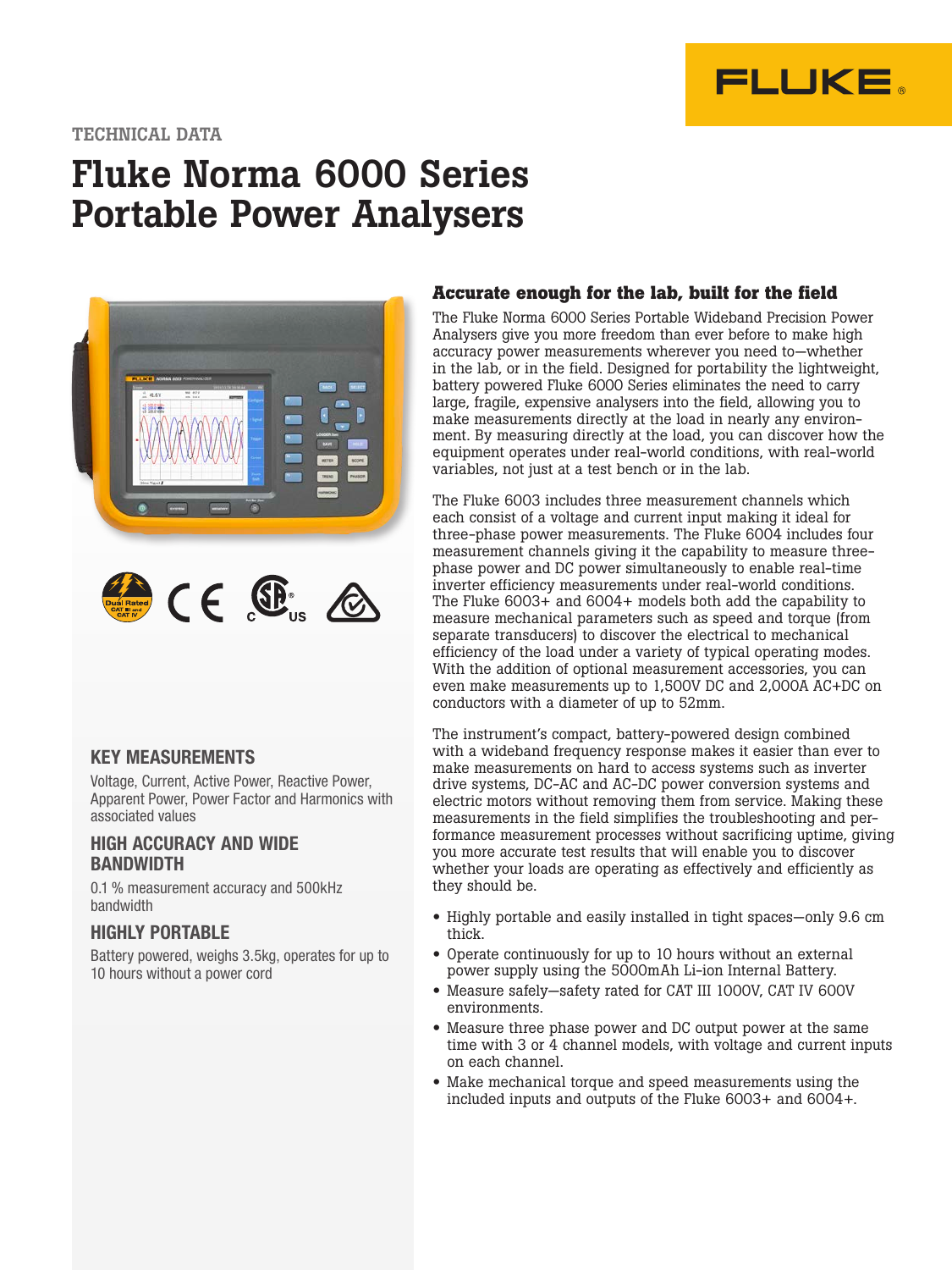

- 0.1% accuracy, 500kHz bandwidth, 200ks/s sample rate so you can rely on the power conversion system measurements you take no matter what distortion may be present.
- USB and RS485 interface and open communication protocol for easy system integration and software platform flexibility.
- Combine two analysers to enable simultaneous measurement of multiple circuits for even more troubleshooting capability—configurable to 6 or 8 channels using dual analyser synchronisation.
- View critical data in the field on the main display—Meter, Waveform, Harmonics up to the 100th, Vector and Trend.
- Ensure high common-mode rejection and allow flexible configurations according to measurement requirements using the electrically isolated channels.
- User adjustable measurement rate from 100ms to 1s with continuous logging via 32GB of onboard storage.
- Easy in-field set up using the integrated front panel or a remote PC connection (USB or RS485).
- Online measuring, data download and analysis with included PC software (Fluke Power Analyser Software). Full remote control of the connected instrument using Fluke Power Analyser Software and a local USB or long-distance RS485 connection.

| Norma 6003                                                                                                                                   | 3 Voltage + 3 Current           |  |
|----------------------------------------------------------------------------------------------------------------------------------------------|---------------------------------|--|
| Norma $6003+$                                                                                                                                | 3 Voltage + 3 Current + 1 Motor |  |
| Norma 6004                                                                                                                                   | 4 Voltage + 4 Current           |  |
| Norma $6004+$                                                                                                                                | 4 Voltage + 4 Current + 1 Motor |  |
| $200$ ks/s                                                                                                                                   |                                 |  |
| 100ms, 200ms, 500ms, 1s                                                                                                                      |                                 |  |
| 298mm x 215m x 96mm                                                                                                                          |                                 |  |
| $3.5 \text{ kg}$                                                                                                                             |                                 |  |
| 5.7 inch, TFT LCD, 640x480                                                                                                                   |                                 |  |
| $-10$ °C to $+50$ °C                                                                                                                         |                                 |  |
| $-30$ °C to $+60$ °C                                                                                                                         |                                 |  |
| Non-condensing $(< 10 °C)$<br>$\leq$ 90 % RH (at 10 °C to 30 °C)<br>$\leq$ 75 % RH (at 30 °C to 40 °C)<br>$\leq$ 45 % RH (at 40 °C to 50 °C) |                                 |  |
| 2000m                                                                                                                                        |                                 |  |
| 12000m                                                                                                                                       |                                 |  |
| IP 50 (Terminals mated) according to IEC 60529:                                                                                              |                                 |  |
| BP 291, 10.8V/5000mAh, 54Wh IEC 62133, UN38.3<br>Operating time: 10 Hours (on battery)                                                       |                                 |  |
| IEC 61010-1: Pollution Degree 2<br>IEC 61010-2-030: CAT IV 600V, CAT III 1000 V                                                              |                                 |  |
| IEC 61326-1: Industrial<br>IEC 61326-2-2                                                                                                     |                                 |  |
| 1 Year                                                                                                                                       |                                 |  |
|                                                                                                                                              |                                 |  |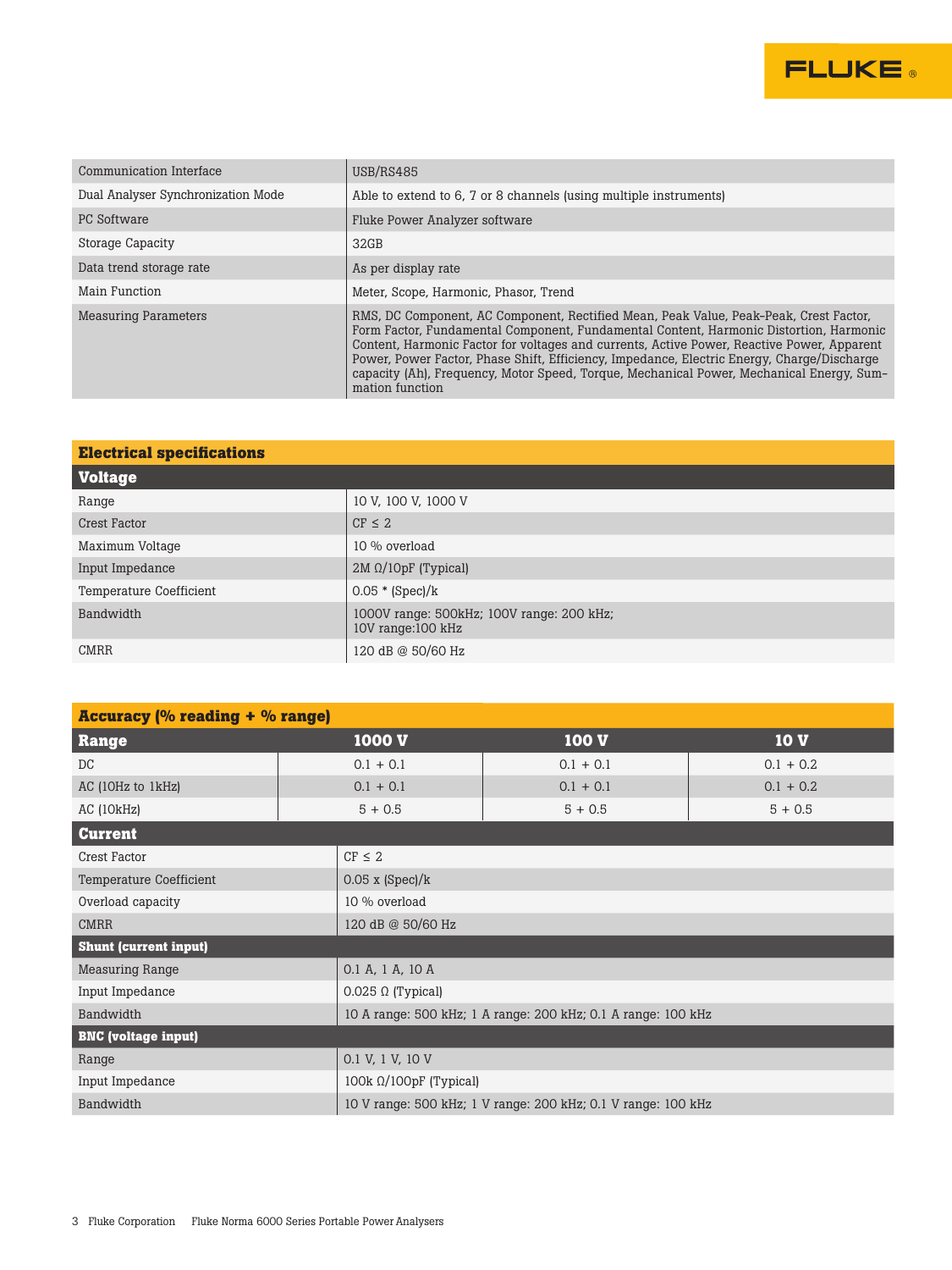

| <b>Accuracy (% reading + % range)</b>   |                                              |                 |                               |             |                |             |
|-----------------------------------------|----------------------------------------------|-----------------|-------------------------------|-------------|----------------|-------------|
| <b>Range</b>                            | <b>10 A</b>                                  | 1A              | 0.1A                          | 10V         | 1 <sub>V</sub> | 0.1V        |
| DC                                      | $0.1 + 0.2$                                  | $0.1 + 0.5$     | $0.1 + 2$                     | $0.1 + 0.1$ | $0.1 + 0.2$    | $0.1 + 1$   |
| AC (10Hz to 1kHz)                       | $0.1 + 0.1$                                  | $0.1 + 0.2$     | $0.1 + 1$                     | $0.1 + 0.1$ | $0.1 + 0.1$    | $0.1 + 0.5$ |
| AC (10kHz)                              | $5 + 1$                                      | $5 + 1$         | $5 + 1$                       | $5 + 1$     | $5 + 1$        | $5 + 1$     |
| <b>Motor Module (Torque and Speed)</b>  |                                              |                 |                               |             |                |             |
| Voltage Range                           | $\pm$ 10 V dc, 10 % overload                 |                 |                               |             |                |             |
| Voltage Channels                        | $\overline{2}$                               |                 |                               |             |                |             |
| Input Impedance                         |                                              |                 | $1.1M \Omega$ (Typical)       |             |                |             |
| Accuracy at dc                          |                                              |                 | 0.1 % range $+$ 0.1 % reading |             |                |             |
| Pulse Channels                          |                                              | 3               |                               |             |                |             |
| Pulse Logic High Threshold              |                                              |                 | 2 V (Typical)                 |             |                |             |
|                                         | Pulse Logic Low Threshold<br>0.8 V (Typical) |                 |                               |             |                |             |
| Maximum Pulse Frequency<br>100 kHz      |                                              |                 |                               |             |                |             |
| <b>Frequency Domain Measurement</b>     |                                              |                 |                               |             |                |             |
| <b>Frequency Accuracy</b>               | 0.05 % range $+$ 0.05 % reading              |                 |                               |             |                |             |
| Harmonics                               |                                              | 100 (50Hz/60Hz) |                               |             |                |             |
| Calculation method<br>FFT/Interpolation |                                              |                 |                               |             |                |             |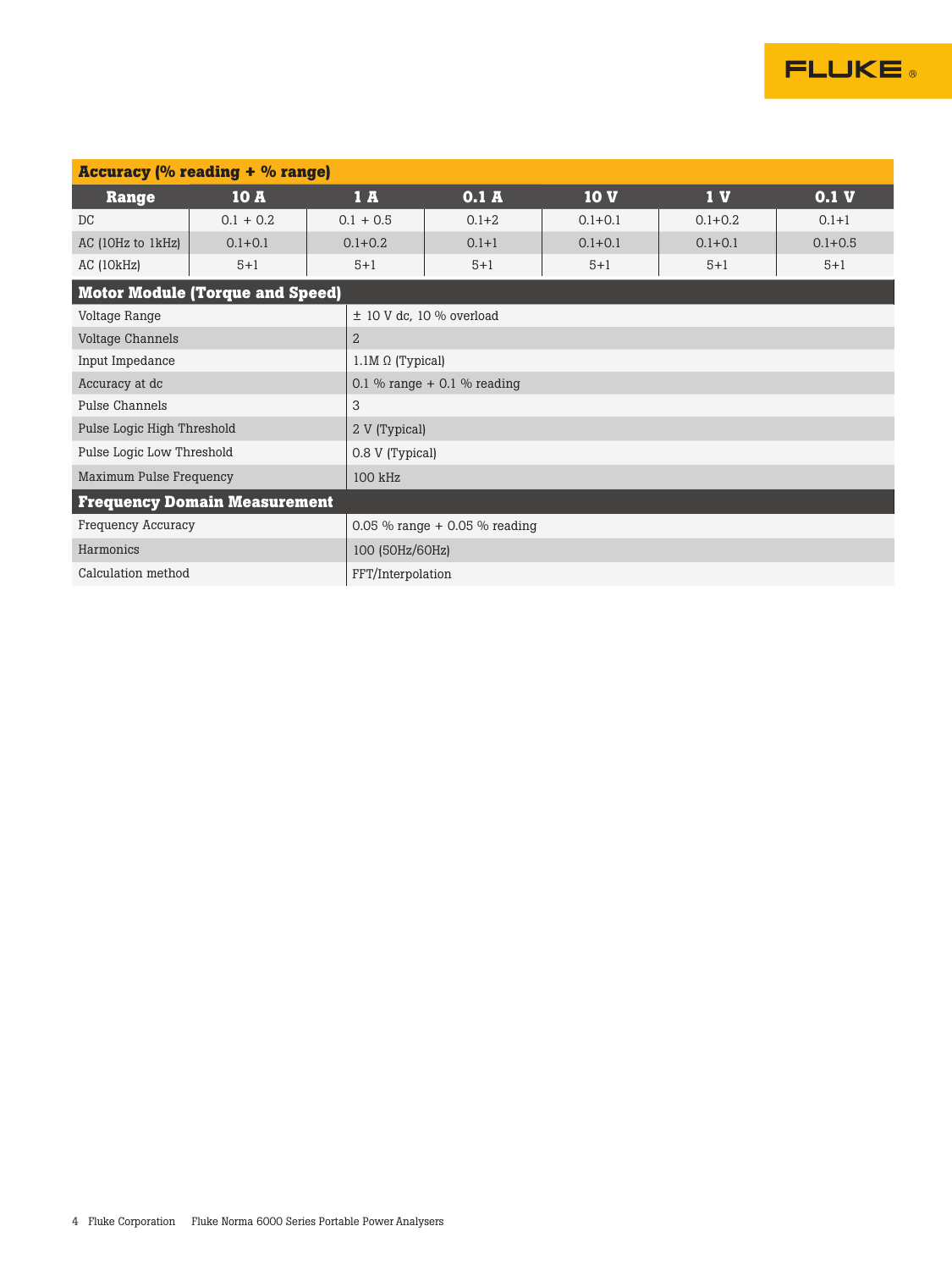



### Optional Accessory: Fluke 80i-2010s AC/DC Current Clamp

#### **Product Feature**

The Fluke 80i-2010s AC/DC Current Clamp is a clamp-on current probe with 2000A range and 0.8 % accuracy.

| <b>General Specifications</b> |                                                                                                                                                                            |
|-------------------------------|----------------------------------------------------------------------------------------------------------------------------------------------------------------------------|
| Modules                       | 80i-2010s                                                                                                                                                                  |
| Dimensions                    | 110 mm x 270 mm x 46mm                                                                                                                                                     |
| Weight                        | 0.710 kg including battery                                                                                                                                                 |
| Output Cable                  | 1.5 m Shielded Coaxial cable with BNC plug                                                                                                                                 |
| Maximum Conductor Size        | 52.0 mm                                                                                                                                                                    |
| Maximum Jaw Opening           | 81.5 mm                                                                                                                                                                    |
| Output to Zero                | Auto adjustment with Zero button                                                                                                                                           |
| Temperature Operating         | $-10$ °C to 50 °C (14 °F to 122 °F)                                                                                                                                        |
| Storage (battery removed)     | -30 °C to +60 °C (-22 °F to +140 °F)                                                                                                                                       |
| <b>Operating Humidity</b>     | $\leq$ 90 % RH (at 10 °C to 30 °C) $\leq$ 75 % RH (at 30 °C to 40 °C) $\leq$ 45 % RH (at 40 °C to 50 °C)                                                                   |
| Altitude Operating            | 2,000 m (6560 ft)                                                                                                                                                          |
| Storage                       | 12,000 m (40,000 ft)                                                                                                                                                       |
| Demagnetise Clamp             | Open and close the Clamp jaws several times with soft click, use of the clamp on<br>uninsulated conductors is limited to 1000 Vac rms or DC and frequencies 1 kHz or less. |
| Safety                        | IEC 61010-1, Pollution Degree 2, IEC 61010-2-032: CAT III 1000 V / CAT IV 600 V                                                                                            |
| <b>Ingress Protection</b>     | IEC 60529, IP40                                                                                                                                                            |
| Power Supply Type             | 2 x AA alkaline battery, IEC LR6                                                                                                                                           |
| <b>Battery Life</b>           | 150 hours (typically)                                                                                                                                                      |
| Low battery indicator         | Yes                                                                                                                                                                        |